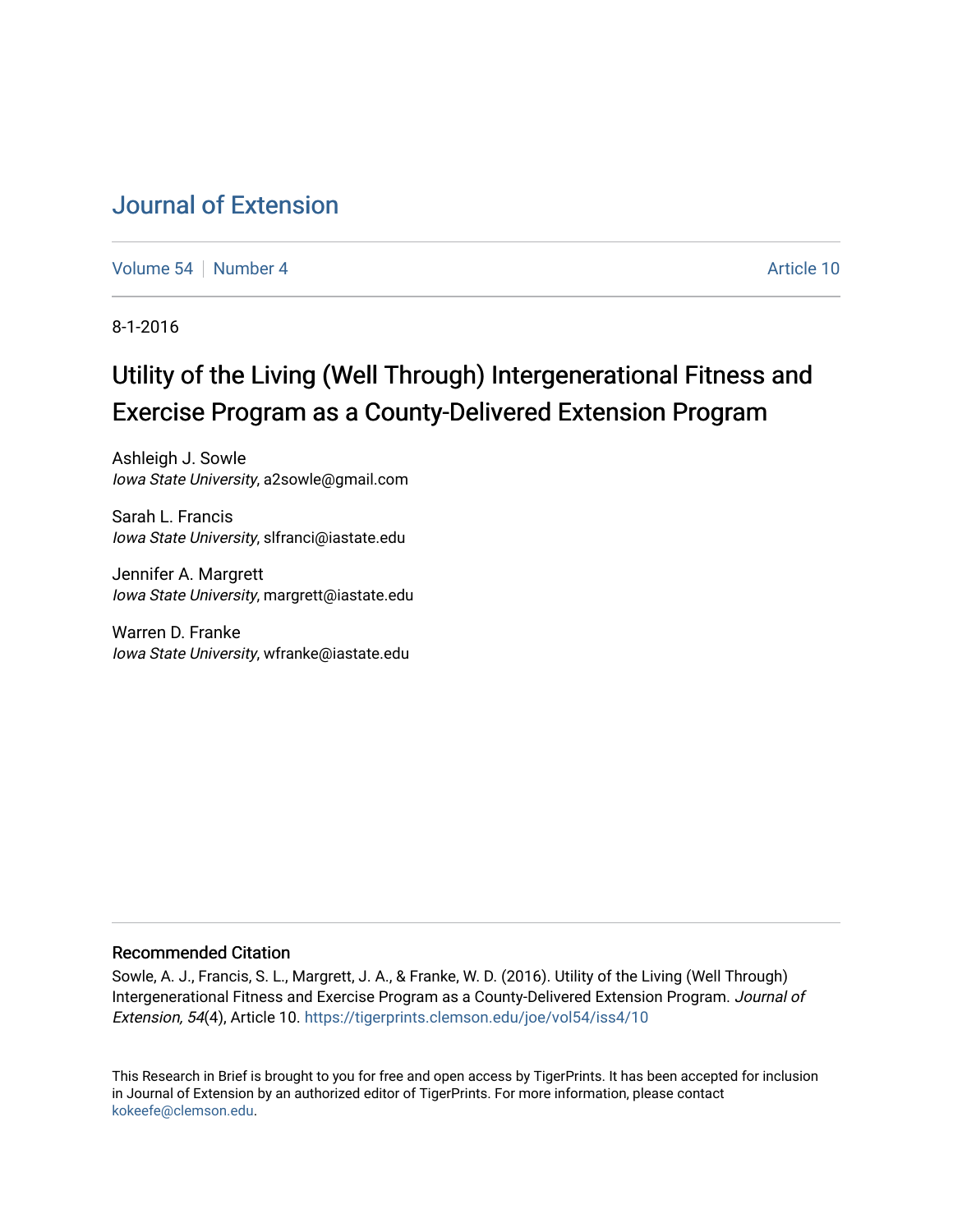

**August 2016 Volume 54 Number 4 Article # 4RIB5 Research In Brief**

# **Utility of the Living (Well Through) Intergenerational Fitness and Exercise Program as a County-Delivered Extension Program**

#### **Abstract**

Rural-residing older adults are not participating in regular physical activity. Extension is in an excellent position to fill this programming void through transdisciplinary programming such as the Living (well through) Intergenerational Fitness and Exercise (LIFE) program. Qualitative evaluation was conducted to assess the LIFE program's utility as an Extension-delivered program. Nearly all LIFE program managers were satisfied with the program and were likely to recommend it to others. Best liked program features and attributes were the ready-to-use curriculum, corresponding training, and intergenerational and rural focuses. These results suggest that the LIFE program is viewed as appropriate for delivery by Extension.

**Ashleigh J. Sowle** Dietetic Intern Department of Food Science and Human **Nutrition** [a2sowle@gmail.com](mailto:a2sowle@gmail.com)

**Sarah L. Francis** Associate Professor Human Sciences Extension and Outreach State Specialist, Nutrition and Wellness Department of Food Science and Human Nutrition [slfranci@iastate.edu](mailto:slfranci@iastate.edu)

**Jennifer A. Margrett** Associate Professor Department of Human Development and Family Studies [margrett@iastate.edu](mailto:margrett@iastate.edu)

**Warren D. Franke** Professor Department of Kinesiology [wfranke@iastate.edu](mailto:wfranke@iastate.edu)

Iowa State University Ames, Iowa

### **Introduction**

Rural-residing older adults (RROA) comprise approximately 20% of the U.S. older adult population (National Rural Health Association [NRHA], 2011). Rurality presents many challenges to older adults, including limits on health care access, transportation, socialization opportunities and physical activity (PA) opportunities (Baernholdt, Yan, Hinton, Rose, & Mattos, 2012; NRHA, 2011). The incidence of chronic health conditions and health-related lower quality of life is higher in RROA (Baernholdt et al., 2012). Although older adults benefit from attending PA programs, most are not physically active (Stewart et al., 2007), and RROA are the least active of all (Shores, West, Theriault, & Davison, 2009). Increasing PA among RROA is critical for reducing the social and financial costs of aging.

Extension is ideally positioned to reach RROA and provide them with low-cost, effective PA programs. One approach is group-based exergaming (activity that combines video-gaming with PA), which is well received by older adults (Chao, Scherer, Lucke, & Montgomery, 2013; Maillot & Perrot, 2012; Strand, Francis, Margrett, Franke, & Peterson, 2014). Besides offering an opportunity for PA, the group-based approach provides an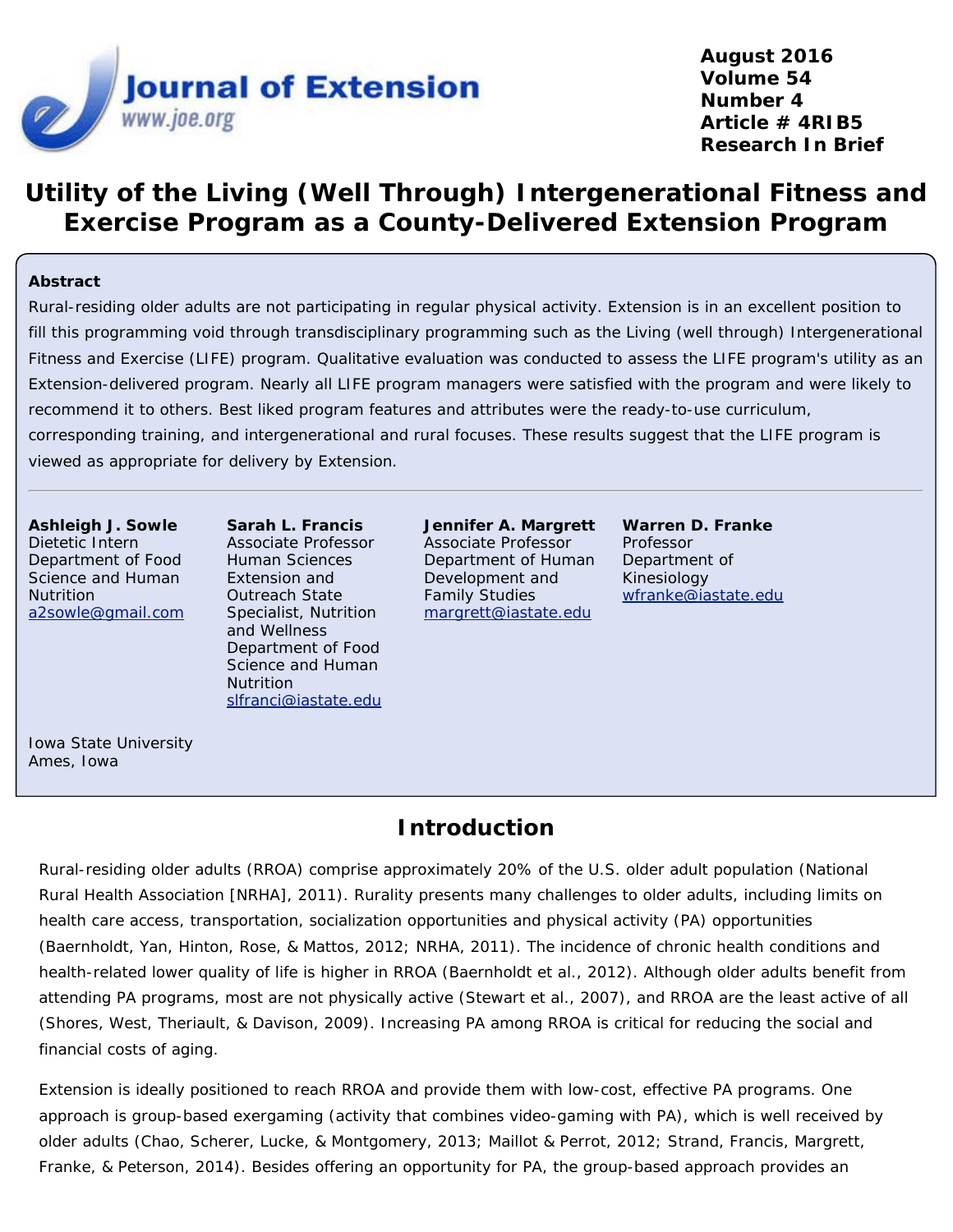environment for socialization (Belza et al., 2004).

The Living (well through) Intergenerational Fitness and Exercise (LIFE) program is a group-based exergaming program for older adults (60+ years) who are beginner exercisers (Francis et al., 2014; Strand et al., 2014). The program consists of 8 weeks of onsite sessions led by older teens and young adults (trainers), followed by a 16 week newsletter intervention (Francis et al., 2014; Strand et al., 2014). A participant from the preceding onsite phase is trained to lead the activities and continues the onsite sessions during the newsletter intervention. The program goals are (a) to connect the generations, (b) to improve perceptions younger adults have about aging, and (c) to promote PA and socialization among community-residing older adults. Table 1 provides additional details about the program.

#### **Table 1.**

LIFE Program Components: Overviews and Activities

| Program<br>component           | <b>Overview</b>                                                                                                                                                                                                                                                                                             | <b>Activities</b>                                                                                                                                                                                                                 |
|--------------------------------|-------------------------------------------------------------------------------------------------------------------------------------------------------------------------------------------------------------------------------------------------------------------------------------------------------------|-----------------------------------------------------------------------------------------------------------------------------------------------------------------------------------------------------------------------------------|
| Training                       | • Program managers (managers) completed a<br>6- to 8-hr workshop.<br>• Trainers completed five online modules at<br>home and attended a 4-hr workshop.                                                                                                                                                      | Managers<br>• Reviewed program implementation (e.g.,<br>host site requirements, recruitment<br>strategies, research protocol)<br>• Participated in Kinect practicum                                                               |
|                                |                                                                                                                                                                                                                                                                                                             | <b>Trainers</b><br>• Reviewed program implementation (e.g.<br>safety issues with older adults)<br>• Participated in Kinect practicum                                                                                              |
| Onsite<br>program (8<br>weeks) | • Managers identified program location and<br>recruited trainers and participants.<br>• Participants engaged in 30–60 min of $PA^a$<br>twice weekly using Xbox Kinect Sports.<br>• Trainers-high school- and college-aged<br>students (16-26 years)-led sessions,<br>providing intergenerational component. | Weeks 1-2<br>• 30-min exergaming activity twice weekly<br>• 30 min of interactive games (e.g.,<br>crossword, storytelling) twice weekly<br>• Difficulty level: beginner<br>Weeks 3-4<br>• 30-min exergaming activity twice weekly |
|                                |                                                                                                                                                                                                                                                                                                             | • Start of onsite leader recruitment and<br>training <sup>b</sup>                                                                                                                                                                 |

Difficulty level: intermediate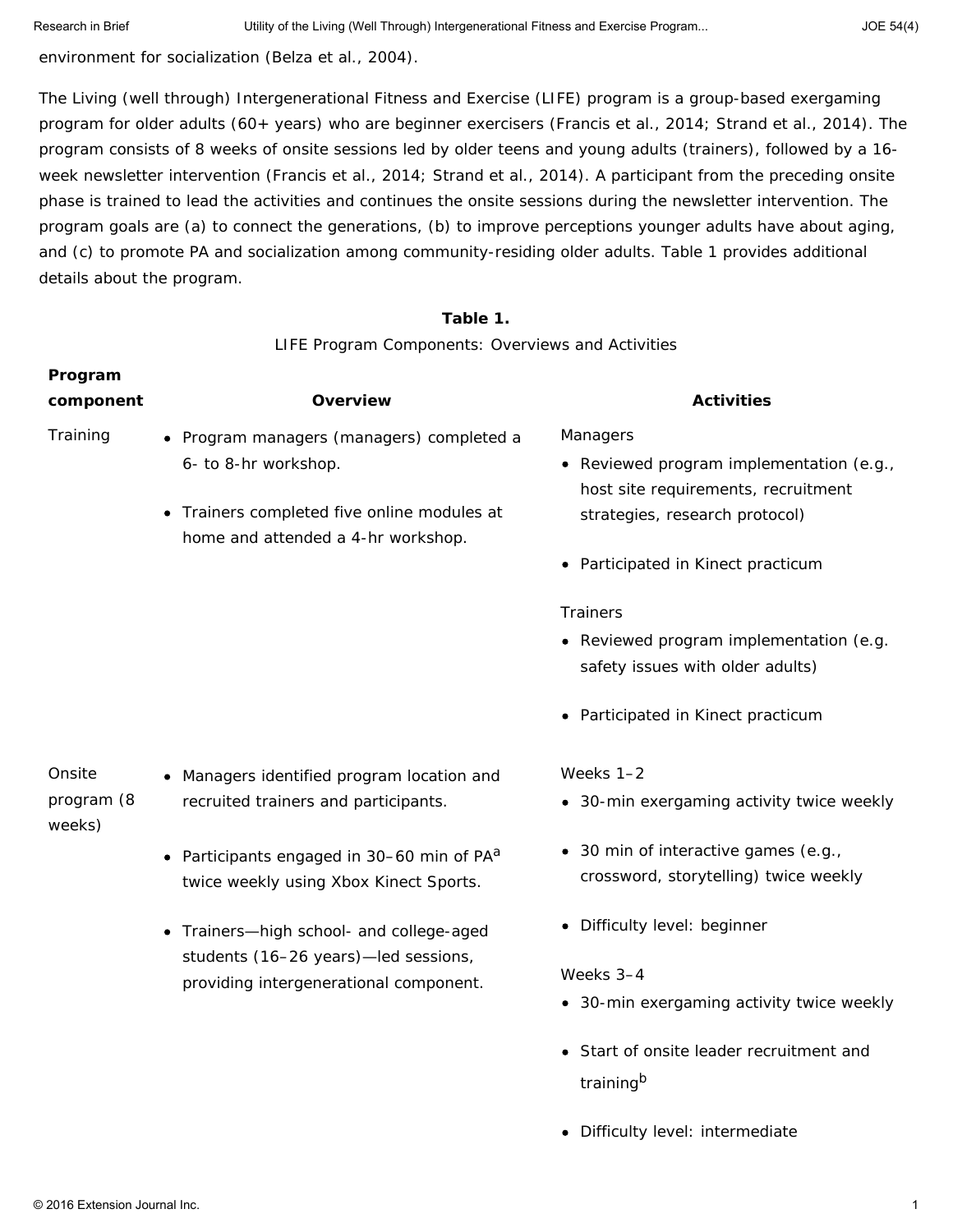Research in Brief **Exercise Clube 1** Utility of the Living (Well Through) Intergenerational Fitness and Exercise Program... JOE 54(4)

Weeks 5–8

- 30-min exergaming activity twice weekly
- Difficulty level: advanced

Newsletter phase (16 weeks)

- Participants received bimonthly newsletters (8 total).
	- Trained participants from onsite phase led continuation of onsite program.
- Nutrition and fitness (4 newsletters)
- Included exercise tips and healthful recipes

Emotional and intellectual wellness (4 newsletters)

• Included mental and emotional wellness tips

aActivities included volleyball, bowling, soccer, table tennis, track and field, and boxing. bOnsite leaders were recruited from current older adult participants to continue leading the program after the completion of the onsite component.

The LIFE Program significantly improved PA participation (Strand et al., 2014). Early results were encouraging; however, development and testing were accomplished by a transdisciplinary research team, not Extension. Thus, it was unclear whether the program was feasible as an Extension program. The study described here examined the effectiveness and ease of delivery of the program through county-based Extension personnel.

### **Methods**

For the study, Extension staff in 31 rural counties were invited to participate in the LIFE 2 research project; 13 volunteered. These Extension personnel (managers) were trained in LIFE program delivery and were responsible for its implementation. All provided informed consent. To protect human subjects, the study protocol was fully reviewed and approved by the university institutional review board.

# **Evaluation**

The suitability of the LIFE program as an Extension-delivered program was evaluated through the use of manager feedback collected via either a 2-hr focus group session (*n* = 5 managers) or an online questionnaire composed of the open-ended focus group questions (*n* = 7 managers), depending on manager availability. One manager did not participate in the study, resulting in a total sample size of 12. Questions centered on the managers' views of the efficacy of the program as an Extension-delivered program and prompted suggestions for program modifications. A trained graduate student not directly involved with the LIFE program led the focus group session. Focus group responses were audio-recorded and transcribed. Participants who responded to the online questionnaire answered the same questions as the focus group members. All completed a general demographic questionnaire regarding Extension experience, using a 5-point Likert scale (ranging from 1 = *very unlikely* to 5 = *very likely*).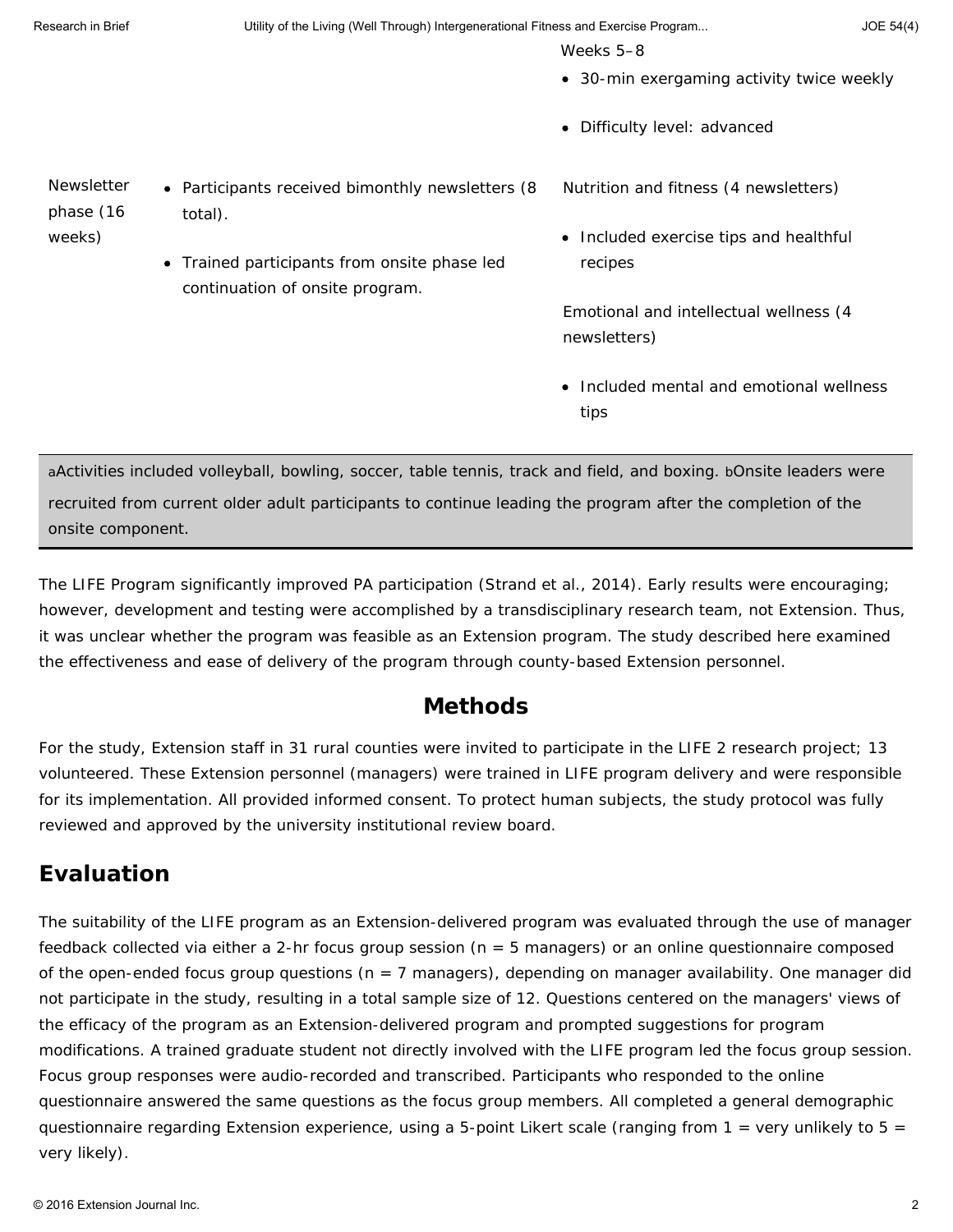### **Data Analysis**

Both the transcripts and open-ended survey responses were assessed for themes (Krueger & Casey, 2009). Sociodemographic and Extension experience data were analyzed for frequencies and general descriptive data.

#### **Results**

The managers were primarily full-time Extension personnel with less than 10 years of Extension work experience. Nearly all (91.7%) were satisfied with the program, and most were "very likely" to recommend it to a colleague (75%) or older adults (83.3%) and "somewhat likely" to recommend it to younger adults (75%). Most (83.3%) reported being "somewhat comfortable" with new technology—a key program component. Table 2 summarizes the data.

#### **Table 2.**

Characteristics of LIFE 2 Managers (*n* = 12)

|                                                       |               | Percentage |
|-------------------------------------------------------|---------------|------------|
| <b>Characteristic</b>                                 | <b>Number</b> | $(\%)$     |
| Extension programming area                            |               |            |
| Family life, nutrition or<br>wellness                 | 7             | 58.3       |
| Other (e.g., county-<br>based Extension<br>educators) | 5             | 41.7       |
| Years worked in Extension                             |               |            |
| <10 years                                             | 8             | 66.7       |
| >20 years                                             | 4             | 33.3       |
| Weekly hours worked for Extension                     |               |            |
| 10-20 hr                                              | 2             | 16.7       |
| $31 - 40$ hr                                          | 3             | 25.0       |
| $>40$ hr                                              | 7             | 58.3       |
| Overall satisfaction with the LIFE program            |               |            |
| Very satisfied                                        | 6             | 50.0       |
| Somewhat satisfied                                    | 5             | 41.7       |
| Neither satisfied nor<br>dissatisfied                 | 1             | 8.3        |
| Likelihood of recommending LIFE program to            |               |            |
| Colleague                                             |               |            |
| Very likely                                           | 9             | 75.0       |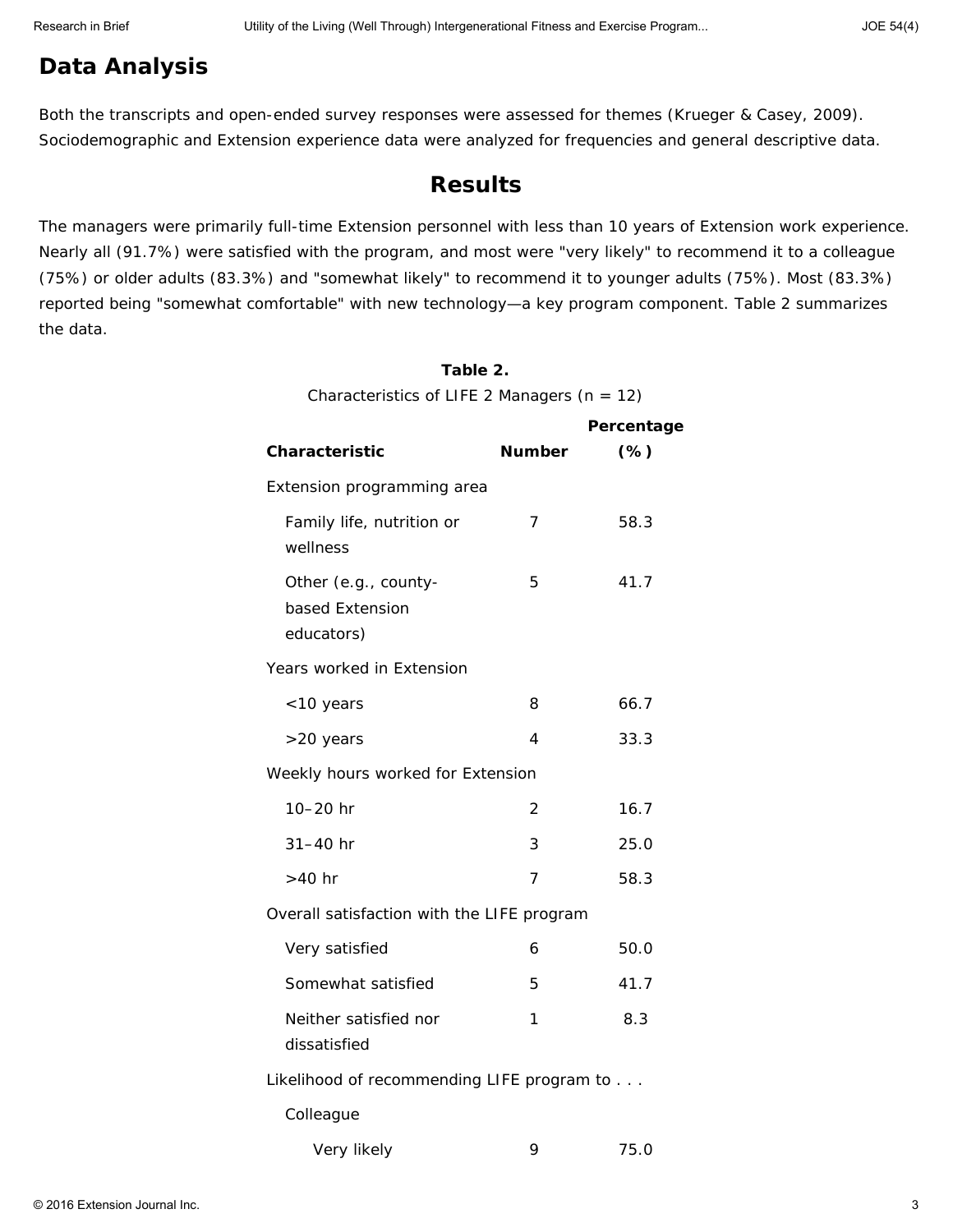Utility of the Living (Well Through) Intergenerational Fitness and Exercise Program... JOE 54(4)

| Somewhat likely               | 3  | 25.0 |  |  |
|-------------------------------|----|------|--|--|
| Younger adults                |    |      |  |  |
| Very likely                   | 3  | 25.0 |  |  |
| Somewhat likely               | 9  | 75.0 |  |  |
| Older adults                  |    |      |  |  |
| Very likely                   | 10 | 83.3 |  |  |
| Somewhat likely               | 2  | 16.7 |  |  |
| Comfort level with technology |    |      |  |  |
| Very comfortable              | 2  | 16.7 |  |  |
| Somewhat comfortable          | 10 | 83.3 |  |  |

### **Reasons for Volunteering**

Managers emphasized that they became involved with the program to bring programming to RROA, as evidenced by this comment: "Our county has a high population of aging residents. . . . We are trying to do more outreach to underserved audiences, and the older youth (non-4H) and [older adults] both fit into that category." It was frequently stated that without the LIFE program, RROA may not have other resources for PA.

## **Best Liked Program Delivery Features and Attributes**

The best liked program features were

- the ready-to-go-curriculum that included (a) start-up materials and (b) implementation manuals,
- the training workshop, and
- the monthly conference calls that provided an opportunity for the managers to obtain input from peers about programming issues.

The best liked program attributes included the intergenerational aspect of program delivery and the rural focus. Managers enjoyed bringing together two very different age groups that typically do not interact and may have false impressions about one another, as conveyed by one manager who stated, ". . . I think the value of having the [younger] people involved . . . [was that] some of them didn't have much contact with older people. I think all of my trainers benefited."

Bringing programming options to rural communities was also a motivating factor for managers. Many found it beneficial to incorporate this program into rural communities having fewer resources. This perspective is captured by the following remark: "I think for me it was the value of bringing this program to rural counties. I have really rural, real poor counties that don't have [many resources]. So it was something . . . that Extension is doing for the older [adults] in most of my counties; it turned out really well."

### **Program Implementation Support**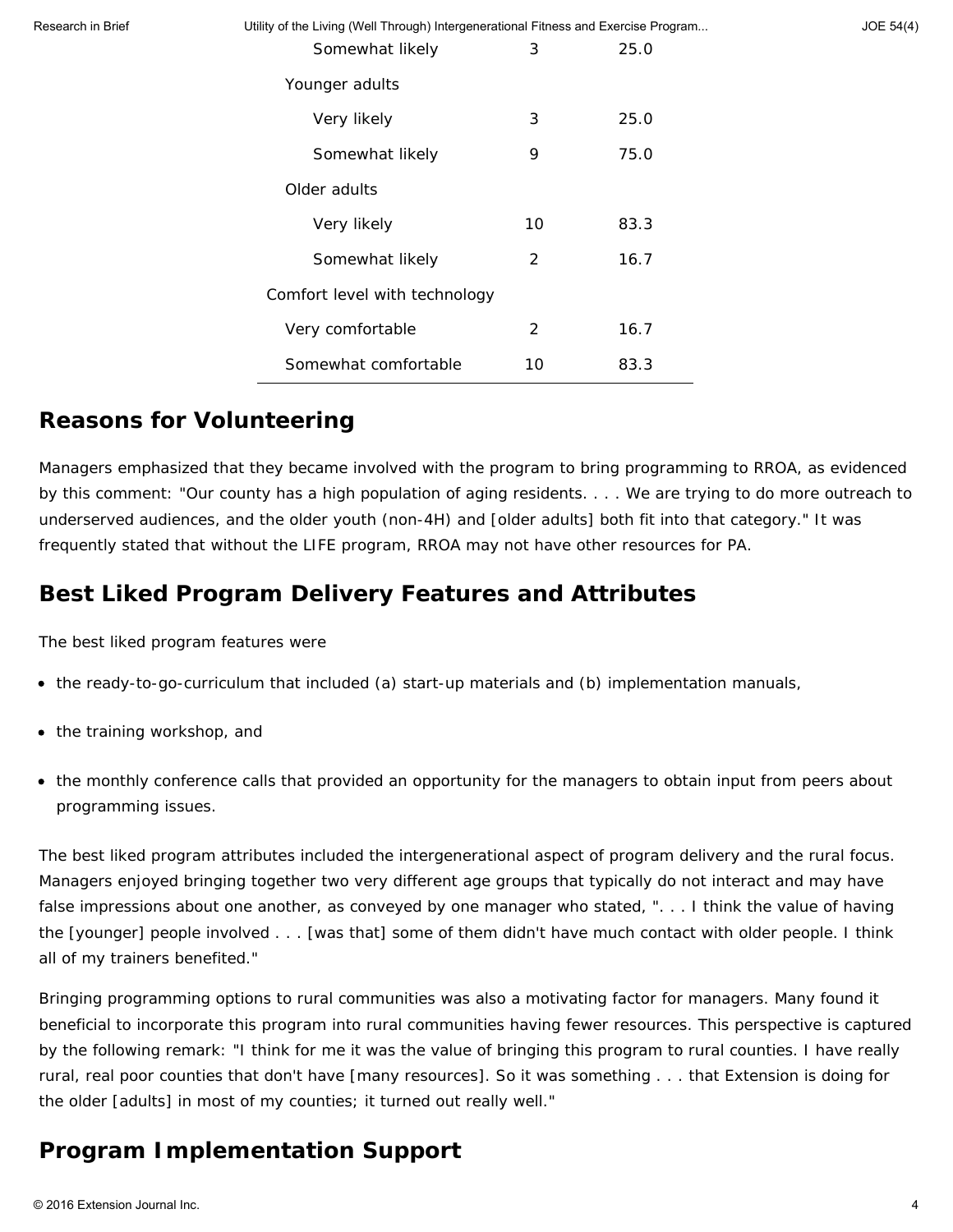Support, whether from the county Extension office, local high school, or general community, was identified as essential for successful Extension delivery of the LIFE program and was often helpful in identifying younger adults, site locations, and potential participants. One manager explained, ". . . I had good [support] from the county Extension offices for identifying the . . . trainers. . . .People from the office started [to attend], and of course it snowballs." Participant support was also critical, as indicated by the following comment: "If you have a champion who is really behind it . . . to convince others that this is a great thing, that is always helpful."

### **Program Implementation Challenges**

Program implementation challenges related to recruiting participants and finding suitable host sites. Recruitment barriers are discussed below and then summarized in Table 3.

### *Program Recruitment*

A common implementation challenge was recruitment. Commenting on this issue, one manager said, "Finding locations, explaining to host sites, students, residents . . . is a long-term commitment for people to make and fit into their schedule[s], but it needs to be [completed] in order for them to try it and make a change." Another challenge was scheduling, particularly trying to align the participants' and trainers' schedules.

## *Identification and Recruitment of Host Sites*

An additional perceived barrier was finding a location for the exergaming sessions. Sites that were more likely to hold successful implementations of the LIFE program were those that were easily accessible for RROA and had a room that was separated from other areas of the building. Privacy was an issue for participants who did not want people not involved in the program watching them. Other positive location characteristics included an easy-to-see screen or big TV, open space, easy set-up space (i.e., a space without chairs or tables that had to be moved), and site support for the program.

Preferred locations were senior apartment complexes or communities, churches, assisted living facilities, Extension offices, physical therapy offices, and community centers. Senior apartment complexes and assisted living facilities were ideal due to high accessibility and the ease for participants, who could walk down the hall to attend. One manager commented, "We were very lucky and supported with our program at a senior housing apartments. [The] staff [were] very helpful in recruiting, reminding, adding [the LIFE program to the] schedule [in] their newsletter, moving furniture, and setting up equipment for each session."

# **Table 3.** Recruitment Barriers Identified by Life 2 Managers **Group Barriers**

Participants • Reluctance to take part in the research component of the project, including completing questionnaires three times

Ability to get to site location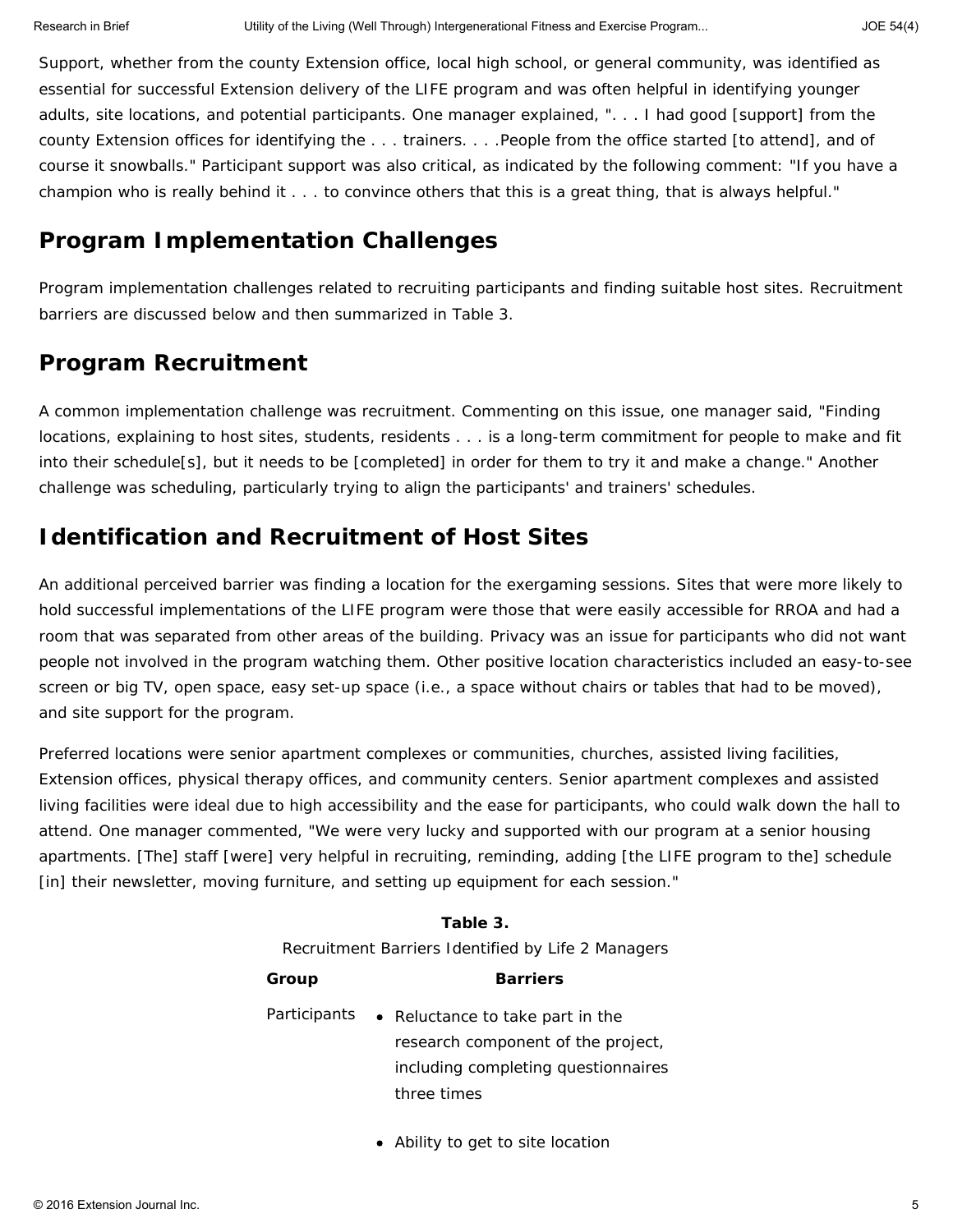| <u>Utility of the Living (Well Through) intergenerational Fitness and Exercise Frogram</u> |                                                                              |  |
|--------------------------------------------------------------------------------------------|------------------------------------------------------------------------------|--|
| <b>Trainers</b>                                                                            | • Allowing trainers to miss school (i.e.,<br>high school or college)         |  |
|                                                                                            | • Aligning trainers' schedules with<br>participants' schedules               |  |
|                                                                                            | • Working with schools to allow for<br>service learning credit opportunities |  |
| Host sites                                                                                 | • Accessibility for older adults                                             |  |
|                                                                                            | • Privacy                                                                    |  |
|                                                                                            | • Space availability                                                         |  |

# **Preferred Marketing Strategies**

Marketing strategies (i.e., flyers, commercials, radio public service announcements) followed university research protocol. Midway through the study, recruitment materials were revised to include testimonials (Figures 1 and 2). Managers wanted to see more "commercial" marketing tools better tailored to the program and more visually appealing flyers.

> **Figure 1.** Original Versus Revised Older Adult Recruitment Flyer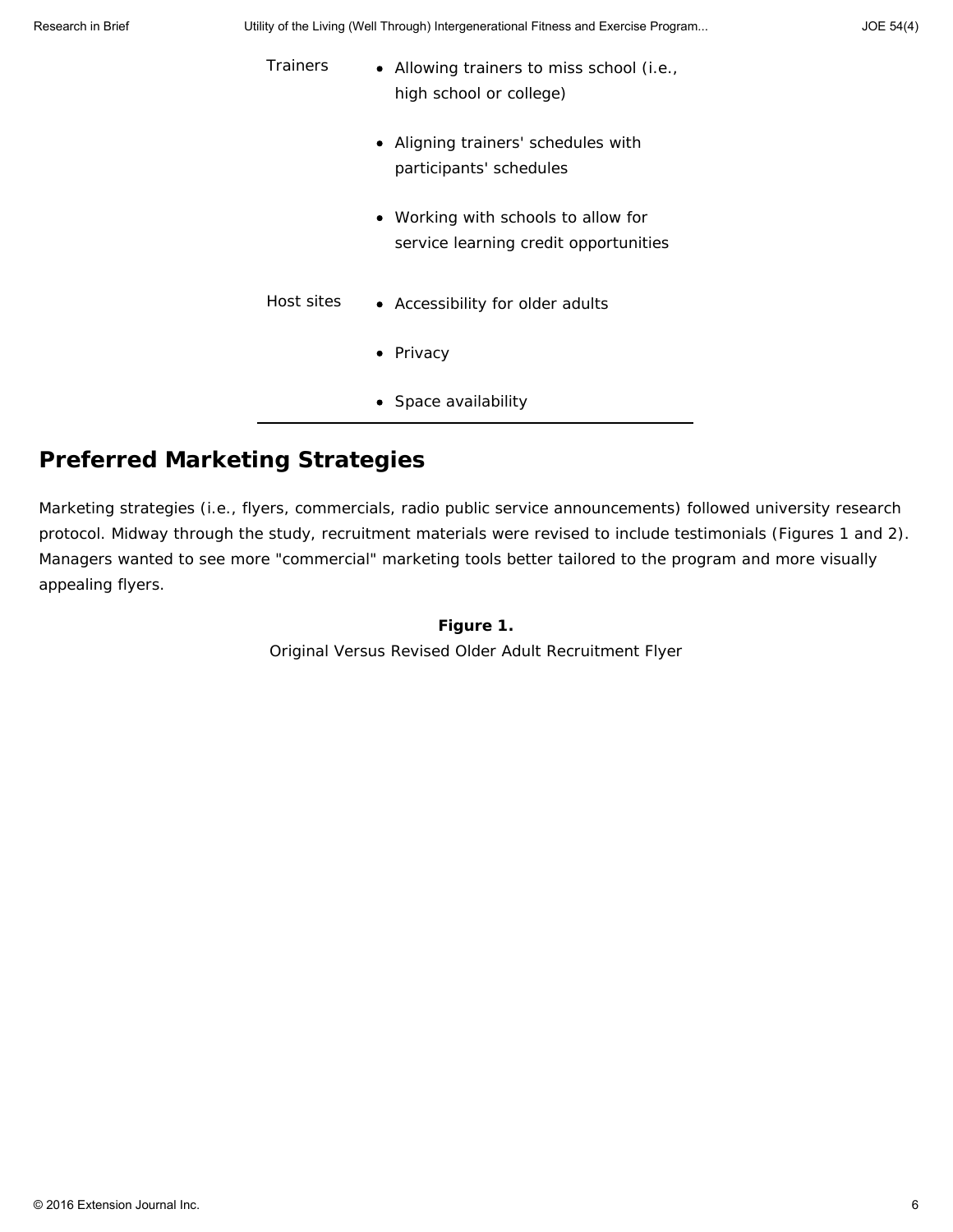|  |  |                            | <b>FREE Low Intensity Physical Activity</b> |
|--|--|----------------------------|---------------------------------------------|
|  |  | Program for Adults age 60+ |                                             |



Iowa State University Extension and Outreach [County Name Here]

The Living (well through) Intergenerational Eitness and Exercise (LIFE) Program is being offered for free in many lows countles as part of a federally funded program evaluation<br>project. The LIFE Program is an exergaming-based (e.g. video games that require<br>movement) physical activity program designed for **adul** 

Early research shows that the LIFE Program helps improve fitness and well-being in<br>adults age 60+. By enrolling in the LIFE Program you will be helping ISU Extension<br>and Outreach further evaluate the impact the LIFE Progra well-being of older adults.

> WHAT LIFE PARTICIPANTS ARE SAYING "[The LIFE Program was] geared to exercises I can do"

"[I] was able to reach for [items] with less restriction and pain."

"my shoulder, neck (osteoarthritis) is 100% better, being active [with the LIFE Program] has helped tremendously.

WHAT DO I HAVE TO DO DURING THE LIFE PROGRAM?

- Attend twice weekly classes, led by a younger adult trainer, for eight weeks. Classes 1-5 are one hour each. Classes 6-16 are 30 minutes each.
- . Continue participating in the LIFE Program at the program site after the younger adult trainer leaves
- Receive eight wellness newsletters over a four month period after the first eight weeks
- Complete a questionnaire at the beginning, middle, and end of the program.

WHERE AND WHEN IS THE LIFE PROGRAM BEING HELD? LIST LOCATION AND SCHEDULE HERE

> For more information, please contact [COUNTY CONTACT HERE].

#### **Figure 2.**

Original Versus Revised Trainer Recruitment Flyer



#### **FREE Physical Activity Program for Adults** age 60+

lowa State University (ISU) Extension and Outreach and researchers at ISU are<br>recruiting adults ages 60+ to participate in the Living (well through) Intergenerational Fitness and Exercise (LIFE) Program. The goal of this project is to evaluate the effectiveness of the LIFE Program, a community-based intergenerauate the entercoveness or the LITE Program, a community-assed mitergrapherational exergaming (video games with integrated physical activity) physical activity program for older adults. The LIFE Program has been shown to in Additional monthly wellness newsletters will be distributed by mail. As a LIFE participant you will also be asked to complete questionnaires at three different times to help us evaluate the program.

# To participate you must be:<br>
1) Age 60+<br>
To participate is a shorted solution

- 2) Able to participate in a physical activity program as deter-<br>mined by the Physical Activity Readiness Questionnaire
- 3) Willing to complete an eight week on-site physical activity<br>3) Willing to complete an eight week on-site physical activity<br>program followed by a 16 week newsletter intervention<br>4) Willing to complete questionnaires
- 
- 

**LOCATIONS: LIST SITES HERE** 

For more information, please contact [COUNTY CON-TACT HERE].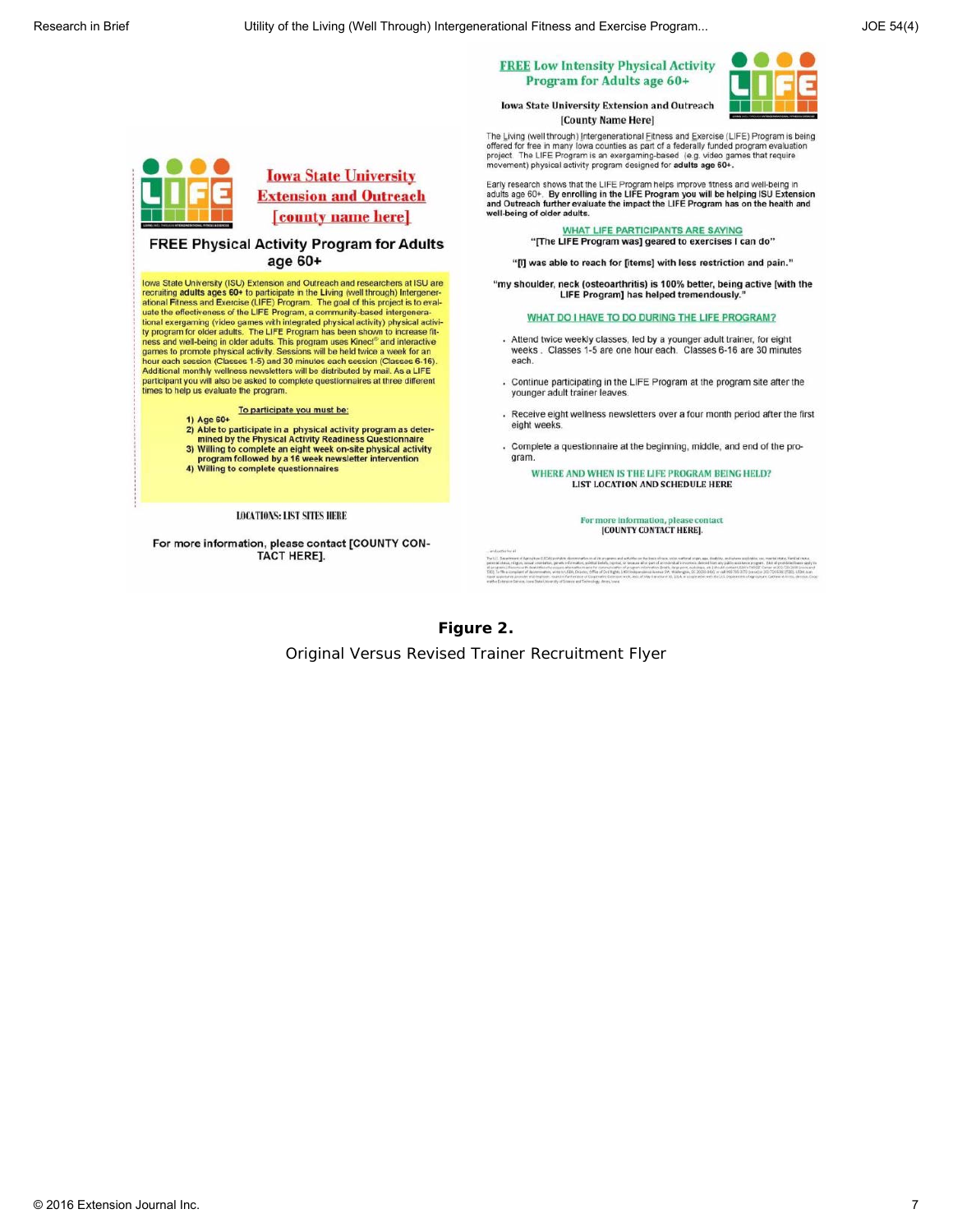**O** O Service Learning opportunity for

|                                                                                                                      |                                                                                                                                                                                                                                                                                                                                                                                                                                                                                                                                                           | Younger Adults age 16+ years                                                                                                                                                                                                                                                                                                                                                                                                                                                                                                                                                                                                                                                                                                                                                                                                                                                                                                                                                                                                                                                                                                                                           |
|----------------------------------------------------------------------------------------------------------------------|-----------------------------------------------------------------------------------------------------------------------------------------------------------------------------------------------------------------------------------------------------------------------------------------------------------------------------------------------------------------------------------------------------------------------------------------------------------------------------------------------------------------------------------------------------------|------------------------------------------------------------------------------------------------------------------------------------------------------------------------------------------------------------------------------------------------------------------------------------------------------------------------------------------------------------------------------------------------------------------------------------------------------------------------------------------------------------------------------------------------------------------------------------------------------------------------------------------------------------------------------------------------------------------------------------------------------------------------------------------------------------------------------------------------------------------------------------------------------------------------------------------------------------------------------------------------------------------------------------------------------------------------------------------------------------------------------------------------------------------------|
|                                                                                                                      | <b>Community-Outreach, Service Learning</b><br>Opportunity<br>Promoting older adult wellness through an                                                                                                                                                                                                                                                                                                                                                                                                                                                   | Do you like Socializing? Playing video games? Being<br>physically active? Gaining leadership skills? Interacting with<br>older adults?                                                                                                                                                                                                                                                                                                                                                                                                                                                                                                                                                                                                                                                                                                                                                                                                                                                                                                                                                                                                                                 |
|                                                                                                                      | intergenerational physical activity program                                                                                                                                                                                                                                                                                                                                                                                                                                                                                                               | If so, the Living well through Intergenerational Fitness and Exercise (LIFE) program may<br>be for you!                                                                                                                                                                                                                                                                                                                                                                                                                                                                                                                                                                                                                                                                                                                                                                                                                                                                                                                                                                                                                                                                |
| Iowa State University<br>Extension and<br>Outreach<br>[COUNTY NAME]<br>Contact:<br><b>ICOUNTY</b><br><b>CONTACT)</b> | lowa State University Extension and Outreach in [COUNTY NAME<br>HERE) is recruiting younger adults age 16 years or older to serve<br>as trainers in the Living well through Intergenerational Fitness and<br>Exercise (LIFE) program evaluation project. Trainers will lead a twice<br>weekly Kinect" physical activity program for eight weeks at<br>[LOCATION NAME HERE]. Participants in the LIFE program include<br>older adults age 60+. The LIFE Program provides you with hands-on<br>experience and practical knowledge about aging and wellness. | <b>Iowa State University Extension and Outreach</b><br>[county name]<br>We are looking for younger adults age 16 years or older to serve as trainers in the LIFE pro-<br>gram, an exergaming-based (e.g. video games that require movement) physical activity program<br>for older adults led by younger adults. Early research shows that the LIFE Program helps reduce<br>ageism in younger adults. By enrolling in the LIFE Program you will be helping ISU Extension<br>and Outreach further evaluate the impact the LIFE Program has on the perception younger                                                                                                                                                                                                                                                                                                                                                                                                                                                                                                                                                                                                    |
|                                                                                                                      | <b>ADDITIONAL DETAILS</b>                                                                                                                                                                                                                                                                                                                                                                                                                                                                                                                                 | adults have about older adults and aging.                                                                                                                                                                                                                                                                                                                                                                                                                                                                                                                                                                                                                                                                                                                                                                                                                                                                                                                                                                                                                                                                                                                              |
| <b>TIME</b><br><b>COMMITTMENT</b>                                                                                    | - Complete a five-module self-study training program (requires use<br>of a computer)<br>• Complete online pre and post questionnaires<br>. Attend a three-hour training workshop<br>. Lead the on-site program 4 hours weekly (8 weeks total) (Time                                                                                                                                                                                                                                                                                                       | <b>WHAT LIFE TRAINERS ARE SAYING</b>                                                                                                                                                                                                                                                                                                                                                                                                                                                                                                                                                                                                                                                                                                                                                                                                                                                                                                                                                                                                                                                                                                                                   |
|                                                                                                                      |                                                                                                                                                                                                                                                                                                                                                                                                                                                                                                                                                           | "I really liked how I got to interact with the older people in my community more"                                                                                                                                                                                                                                                                                                                                                                                                                                                                                                                                                                                                                                                                                                                                                                                                                                                                                                                                                                                                                                                                                      |
|                                                                                                                      | includes travel and preparation)<br>. Train older adults on how to use Kinect" equipment<br><b>IDATES OF ON-SITE PROGRAM HERE!</b>                                                                                                                                                                                                                                                                                                                                                                                                                        | "[I enjoyed] hearing how they [participants] enjoyed the [LIFE] program, how willing they<br>[participants] were to try new activities, and hearing about how it helped their physical abili-<br>ties throughout the program.                                                                                                                                                                                                                                                                                                                                                                                                                                                                                                                                                                                                                                                                                                                                                                                                                                                                                                                                          |
| <b>LOCATION</b><br><b>fif more than one</b>                                                                          | • [LOCATIONS HERE], [DAY AND TIMES]                                                                                                                                                                                                                                                                                                                                                                                                                                                                                                                       | "[I liked] how encouraging I felt I was to the participants"                                                                                                                                                                                                                                                                                                                                                                                                                                                                                                                                                                                                                                                                                                                                                                                                                                                                                                                                                                                                                                                                                                           |
| site listed include: '<br><b>Students will report</b>                                                                |                                                                                                                                                                                                                                                                                                                                                                                                                                                                                                                                                           | WHAT DO I HAVE TO DO TO PARTICIPATE?                                                                                                                                                                                                                                                                                                                                                                                                                                                                                                                                                                                                                                                                                                                                                                                                                                                                                                                                                                                                                                                                                                                                   |
| to only one site]                                                                                                    |                                                                                                                                                                                                                                                                                                                                                                                                                                                                                                                                                           | - Complete a five-module-self-study training program (need computer access)                                                                                                                                                                                                                                                                                                                                                                                                                                                                                                                                                                                                                                                                                                                                                                                                                                                                                                                                                                                                                                                                                            |
|                                                                                                                      | - Complete all training requirements (self-study modules and                                                                                                                                                                                                                                                                                                                                                                                                                                                                                              | - Complete online pre- and post- questionnaires                                                                                                                                                                                                                                                                                                                                                                                                                                                                                                                                                                                                                                                                                                                                                                                                                                                                                                                                                                                                                                                                                                                        |
| <b>EXPECTATIONS</b>                                                                                                  | workshop)                                                                                                                                                                                                                                                                                                                                                                                                                                                                                                                                                 | - Participate in a three hour training workshop                                                                                                                                                                                                                                                                                                                                                                                                                                                                                                                                                                                                                                                                                                                                                                                                                                                                                                                                                                                                                                                                                                                        |
|                                                                                                                      | Complete online pre- and post-questionnaires<br>٠<br>Host twice weekly onsite program for 8 consecutive weeks<br>٠<br>Training older adults on how to use Kinect®<br>٠                                                                                                                                                                                                                                                                                                                                                                                    | - Lead the LIFE program twice weekly for a total of 4 hours (includes travel and preparation)<br>for 8 weeks                                                                                                                                                                                                                                                                                                                                                                                                                                                                                                                                                                                                                                                                                                                                                                                                                                                                                                                                                                                                                                                           |
|                                                                                                                      | . Have own transportation to and from the program site                                                                                                                                                                                                                                                                                                                                                                                                                                                                                                    | - Train older adults (ages 60+) on how to use Kinect® equipment                                                                                                                                                                                                                                                                                                                                                                                                                                                                                                                                                                                                                                                                                                                                                                                                                                                                                                                                                                                                                                                                                                        |
| <b>TRAINING</b>                                                                                                      | Date<br>Location                                                                                                                                                                                                                                                                                                                                                                                                                                                                                                                                          | - Have own transportation to and from program site                                                                                                                                                                                                                                                                                                                                                                                                                                                                                                                                                                                                                                                                                                                                                                                                                                                                                                                                                                                                                                                                                                                     |
| <b>WORKSHOP</b>                                                                                                      | Time                                                                                                                                                                                                                                                                                                                                                                                                                                                                                                                                                      | THE LIFE PROGRAM WILL BE HELD AT [locations here], [day and times], [Dates]                                                                                                                                                                                                                                                                                                                                                                                                                                                                                                                                                                                                                                                                                                                                                                                                                                                                                                                                                                                                                                                                                            |
|                                                                                                                      | IF INTERESTED IN PARTICIPATING IN THE LIFE PROGRAM, CONTACT [COUNTY<br>CONTACT] TO RECEIVE THE NECESSARY TRAINING MATERIALS BEFORE THE                                                                                                                                                                                                                                                                                                                                                                                                                    | THE TRAINER WORKSHOP IS: [dates, locations, times]                                                                                                                                                                                                                                                                                                                                                                                                                                                                                                                                                                                                                                                                                                                                                                                                                                                                                                                                                                                                                                                                                                                     |
| <b>SCHEDULED WORKSHOP</b>                                                                                            |                                                                                                                                                                                                                                                                                                                                                                                                                                                                                                                                                           | If interested in participating as a trainer for the LIFE Program, Contact [county contact] to re<br>ceive the necessary training materials before the scheduled workshop                                                                                                                                                                                                                                                                                                                                                                                                                                                                                                                                                                                                                                                                                                                                                                                                                                                                                                                                                                                               |
|                                                                                                                      |                                                                                                                                                                                                                                                                                                                                                                                                                                                                                                                                                           | and seems breat                                                                                                                                                                                                                                                                                                                                                                                                                                                                                                                                                                                                                                                                                                                                                                                                                                                                                                                                                                                                                                                                                                                                                        |
| <b><i>OWA STATE UNIVERSITY</i></b><br><b>stension and Outreach</b>                                                   |                                                                                                                                                                                                                                                                                                                                                                                                                                                                                                                                                           | The U.S. Department of Aproximas UNIAI protected processed in all to program and actuated on the basic of yes, color, widows angle, age, the training, socioliste, sec, marked and worked that<br>pervenui datas, religios, neuat amerizinas, genem reboruzium, poblaidades, regnas, en becapie ad vi part af en matchalt course indecimatively any pablo austral program. (Fundal problems apply<br>all programs) Persons with Dadolition who equate internative means for sporms muster of program information fibres for payable, legal print, exploring, and should contest today fidentific facebook at \$1.195.0000 color and<br>120. To the a complement discrementation artists (\$20, Director, DRee of Coll Rights, 2000 Integershores boarce DV, Workington, OC 2020-0432, or sell RD/705 \$272 (color) or 202-722-0302 (TDD) 1/200 a en<br>aquid superhealty provider and amplique found in furthermos of Cooperative Edmontos vote, Auto of May 8 and June 50, 2014, it is consecution with the U.S. Department of Aprica for Cofferent A. Crear, director,<br>Cooperative Enterstandances, breaklists University of Science and Technology, Arens break- |
|                                                                                                                      |                                                                                                                                                                                                                                                                                                                                                                                                                                                                                                                                                           |                                                                                                                                                                                                                                                                                                                                                                                                                                                                                                                                                                                                                                                                                                                                                                                                                                                                                                                                                                                                                                                                                                                                                                        |

# **Suggested LIFE Program Modifications**

Suggestions for enhancing the Extension delivery of the program included

- increasing the flexibility of the delivery (i.e., allowing the onsite program to meet three times weekly, providing more interactive games) and
- lowering the trainer age requirement.

Managers reported that participants wanted the program to be expanded to three times per week to enhance programming flexibility. Another suggested modification involved making the interactive games optional as some groups did not want to continue with them. Also, managers suggested that the trainer minimum age be reduced to 14 or 15 to increase recruitment options.

### **Discussion**

Extension delivery of PA programs for RROA could have a substantial impact on the number of older adults participating in regular PA. Sequential PA programs for RROA are effective in increasing PA participation (Seguin, Eldridge, Lynch, & Paul, 2013; Strand et al., 2014) and satisfaction with and enjoyment of PA (Seguin et al., 2013).

Program design greatly influences the delivery of an Extension program. The LIFE program provided a ready-togo curriculum, training workshops, and monthly manager conference calls that allowed for support when programming challenges arose by maintaining lines of communication between managers and the research team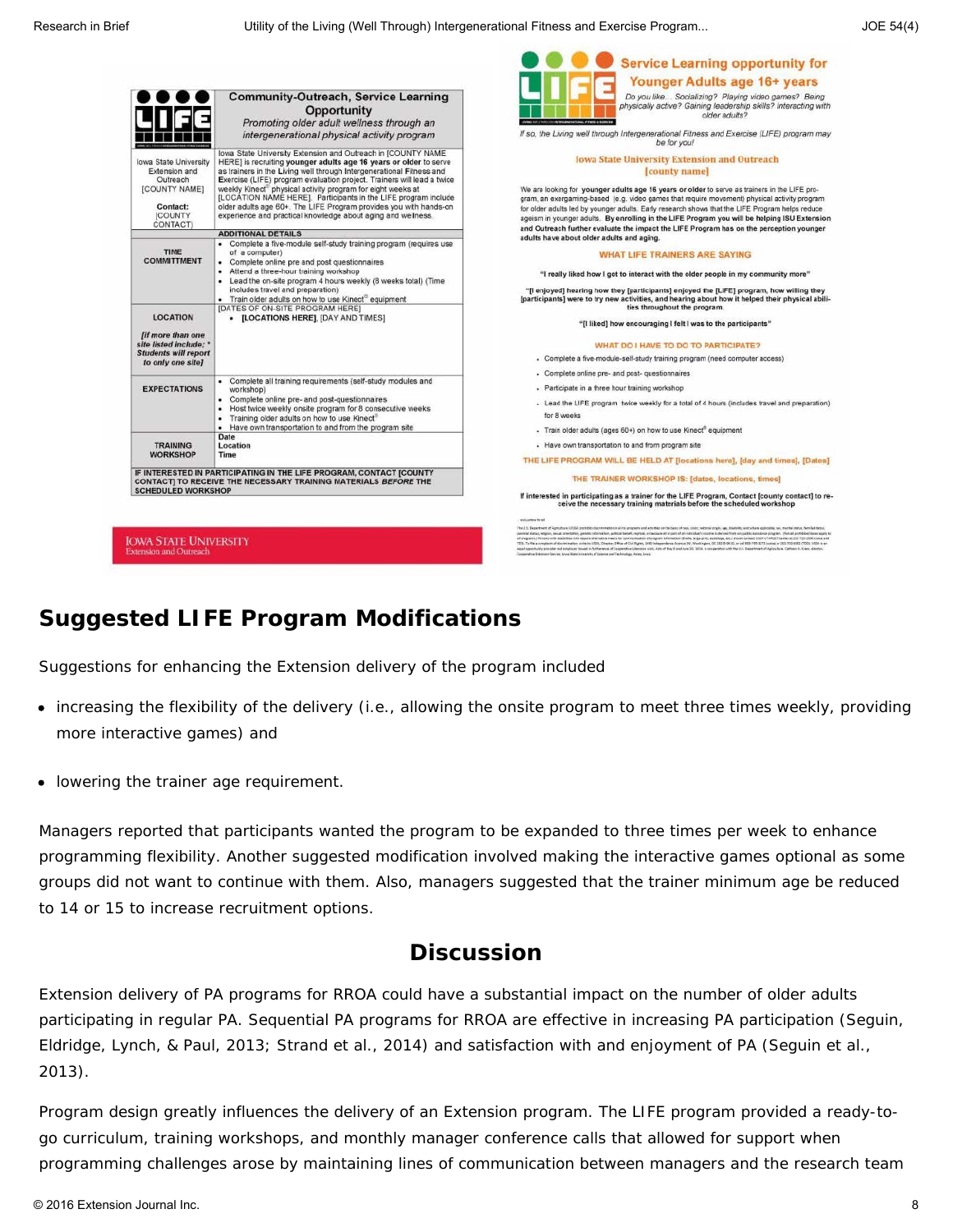for assistance in finding solutions to program delivery issues.

The intergenerational focus was enhanced through the interactive games. Interactive games were designed to include a cognitive component in the program and as a way for participants to establish rapport with one another and the trainers (Kang & Russ, 2009). Ageism and stereotyping between younger and older adults are common problems, with approximately 84% of older adults experiencing effects of ageism (Ory, Hoffman, Hawkins, Sanner, & Mockenhaupt, 2003). Incorporating meaningful intergenerational interactions helps decrease ageism among younger adults (Francis et al., 2014; Ory et al., 2003) and may increase older adult PA participation (Tan, Xue, Li, Carlson, & Fried, 2006).

A particular recruitment challenge (although a positive programming attribute) was recruiting two generations of attendees. Identifying a well-respected peer and "selling" that person on the program is helpful. Getting this key individual to have an interest in the program and advocate for it can increase success of the program because people are highly influenced by their peers.

In the first year, recruitment was low; in response to managers' feedback, marketing strategies were altered. Flyers and posters were redesigned to incorporate bright colors, larger fonts, and quotes from past participants. Radio announcements, video advertisements, and a website were developed and made available after year 1. Each Extension specialist was given a DVD with the video advertisements to use during recruitment presentations.

Location recruitment was another barrier. As recommended by the National Council on Aging (2006), the most preferred sites were senior community centers or apartments. There is ready access to these sites, and many older adults may be able to walk to the program location (National Council on Aging [NCOA], 2006). These sites typically have large open spaces, so to overcome the "access barrier," the LIFE program was preferentially held in these venues.

Another strategy for increasing recruitment is forming partnerships (NCOA, 2006). Partnerships were vital for increased success of this community-based program and may help increase recruitment of participants, trainers, and locations. Other key support systems included county Extension offices; they can be a source of information and may have former Extension program participants who would be willing to become involved in the program.

Additional recommended program modifications included increasing program flexibility by increasing the exergaming frequency. Throughout the duration of the program, participants were allowed to use the Xbox Kinect outside the arranged meeting times as long as they did not use it alone. Also, managers suggested lowering the minimum trainer age from 16 to 14 or 15 years of age. While the rationale was understandable (i.e., to increase the applicant pool), this change is not encouraged due to safety, maturity, and transportation concerns. The minimum age of 16 was chosen because trainers of that age or older are most likely able to drive themselves and likely have a higher sense of responsibility and maturity than a 14-year-old would have.

#### **Conclusions**

The results of the study reported here suggest that the LIFE program is well received and fills a void in Extension programming. It brings an easy-to-implement, intergenerational PA program for older adults to rural communities. Figure 3 shows the components of a successful LIFE program.

**Figure 3.**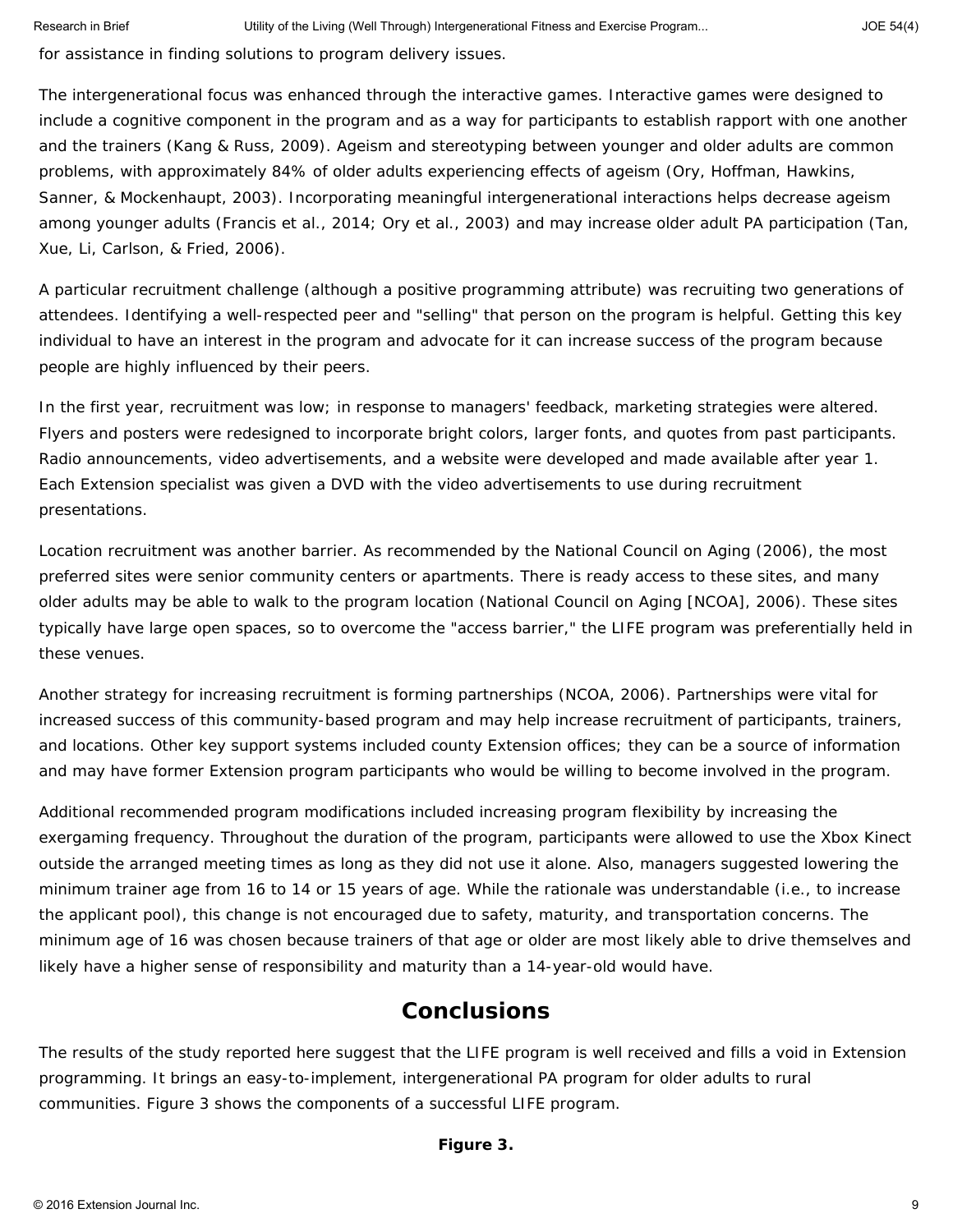#### Components of a Successful LIFE Program



For successful LIFE program delivery, Extension facilitators should take the following actions:

- 1. Seek leadership and support prior to program implementation.
- 2. Identify interest within a community, and obtain support from county Extension offices and local schools.
- 3. Generate community interest.
- 4. Identify local advocates.
- 5. Identify sites that are accessible and have private, open spaces; large screens; and parking if a commute is necessary.

#### **Acknowledgments**

We thank the older adult participants, younger adult trainers, and Iowa State University Extension and Outreach for their hard work and dedication to the LIFE program. This research was funded by a National Institute of Food and Agriculture Rural Health and Safety Education Grant (Grant #2012-46100-20145).

#### **References**

Baernholdt, M., Yan, G., Hinton, I., Rose, K., & Mattos, M. (2012). Quality of life in rural and urban adults 65 years and older: Findings from the National Health and Nutrition Examination Survey. *Journal of Rural Health*, *28*(4), 339–347.

Belza, B., Walwick, J., Schwartz, S., LoGerfo, J., Shiu-Thornton, S., & Taylor, M. (2004). Older adult perspectives on physical activity and exercise: Voices from multiple cultures. *Preventing Chronic Disease, Public Health Research, Practice and Policy*, *1*(4), A09. Retrieved from <http://www.ncbi.nlm.nih.gov/pmc/articles/PMC1277949/>

Chao, Y., Scherer, Y. K., Lucke, K. T., Montgomery, C. A. (2013). The feasibility of an intervention combining self-efficacy theory and Wii Fit exergames in assisted living residents: A pilot study. *Geriatric Nursing*, 1–6.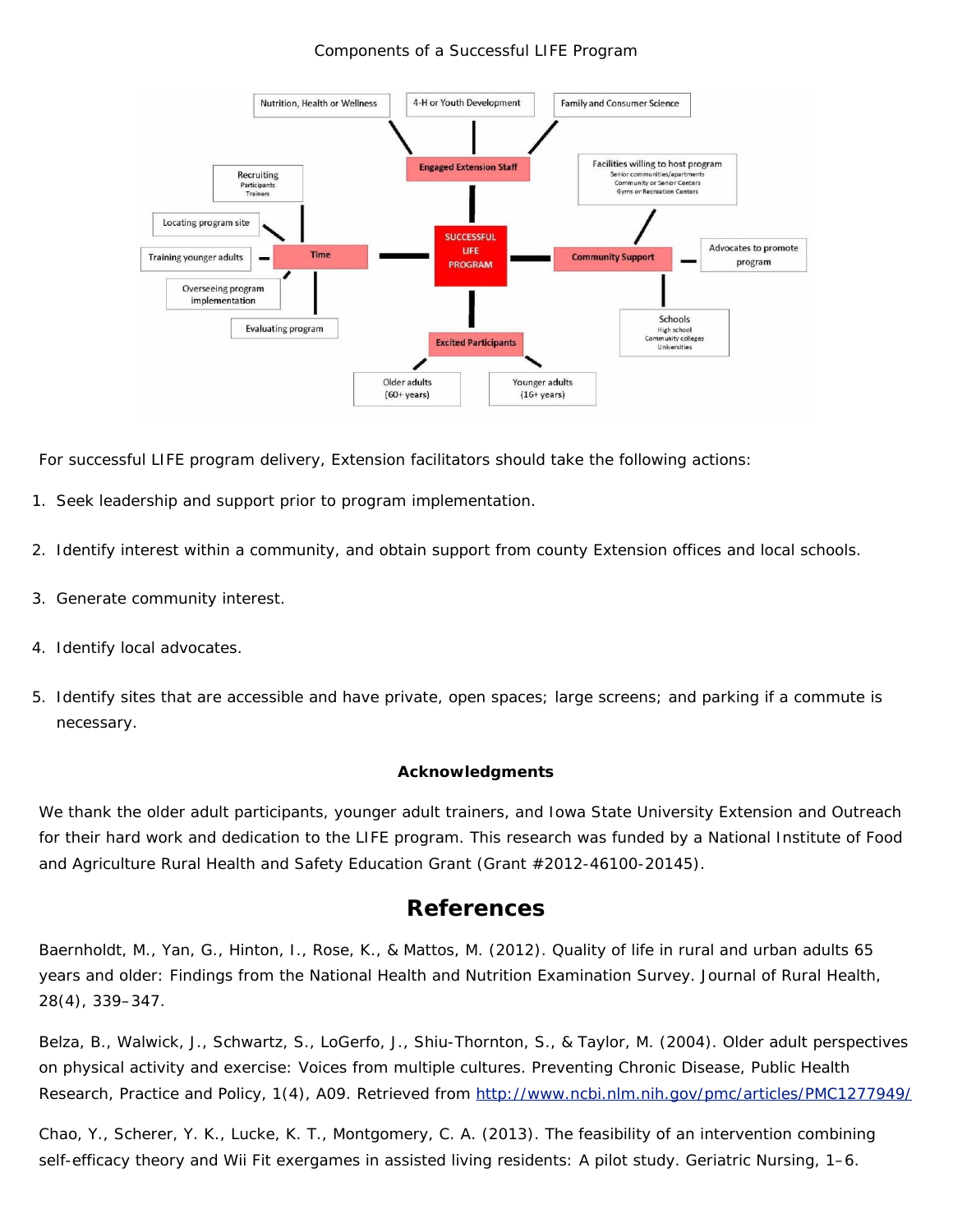Francis, S. L., Margrett, J. A., Hoerr, K., Peterson, M. J., Scott, A., & Franke, W. D. (2014). Intergenerational service learning program improves aging knowledge and expectations and reduces ageism in younger adults. *Journal of Youth Development*, *9*(3), 48–57.

Kang, M., & Russ, R. (2009). Activities that promote wellness for older adults in rural communities. *Journal of Extension* [online], *47*(5) Article 5RIB2. Available at:<http://www.joe.org/joe/2009october/rb2.php>

Krueger, R. A., & Casey, M. A. (2009). *Focus groups: A practical guide for applied research*. Los Angeles, CA: Sage.

Maillot, P., & Perrot A. (2012). Effects of interactive physical-activity video-game training on physical and cognitive function in older adults. *Psychology and Aging*, *27*(3), 589–600.

National Council on Aging. (2006). *Recruiting older adults into your physical activity programs*. Center for Healthy Aging. Retrieved from [http://www.ncoa.org/improve-health/center-for-healthy-aging/content](http://www.ncoa.org/improve-health/center-for-healthy-aging/content-library/IssueBrief_PA_6.pdf)[library/IssueBrief\\_PA\\_6.pdf](http://www.ncoa.org/improve-health/center-for-healthy-aging/content-library/IssueBrief_PA_6.pdf)

National Rural Health Association. (2011). *Elder health in rural America*. Retrieved from [http://www.ruralhealthweb.org/go/left/policy-and-advocacy/policy-documents-and-statements/official-nrha](http://www.ruralhealthweb.org/go/left/policy-and-advocacy/policy-documents-and-statements/official-nrha-policy-positions)[policy-positions](http://www.ruralhealthweb.org/go/left/policy-and-advocacy/policy-documents-and-statements/official-nrha-policy-positions)

Ory, M., Hoffman, M. K., Hawkins, M., Sanner, B., & Mockenhaupt, R. (2003). Challenging aging stereotypes, strategies for creating a more active society. *American Journal of Preventive Medicine*, *23*(3), 164–171. doi:10.1016/S0749-3797(03)00181-8

Seguin, R. A., Eldridge, G., Lynch, W., & Paul, L. C. (2013). Strength training improves body image and physical activity behaviors among midlife and older rural women. *Journal of Extension* [online], *51*(4) Article 4FEA2. Available at:<http://www.joe.org/joe/2013august/a2.php>

Shores, K. A., West, S. T., Theriault, D. S., & Davison, E. A. (2009). Extra-individual correlates of physical activity attainment in rural older adults. *The Journal of Rural Health*, *25*, 211–218.

Stewart, A. L., Verboncoeur, C. J., McLellan, B. Y., Gillis, D. E., Rush, S., Mills, K. M., & Bortz, W. M. (2007). Physical activity outcomes of CHAMPS II: A physical activity promotion program for older adults. *Journal of Gerontology, Series A, Biological Sciences and Medical Sciences*, *56*(8), M465–M470.

Strand, K. A., Francis, S. L., Margrett, J. A., Franke, W. D., & Peterson, M. J. (2014). Community-based exergaming program increases physical activity and perceived wellness in older adults. *Journal of Aging and Physical Activity*, *22*, 364–371. doi:10.1123/JAPA.2012-0302

Tan, E. J., Xue, Q. L., Li, T., Carlson, M. C., & Fried, L. P. (2006). Volunteering: A physical activity intervention for older adults—The Experience Corps® program in Baltimore. *Journal of Urban Health*, *83*(5), 954–969. doi:10.1007/s11524-006-9060-7

*[Copyright](http://www.joe.org/about-joe-copyright-policy.php) © by Extension Journal, Inc.* ISSN 1077-5315. Articles appearing in the Journal become the property of the Journal. Single copies of articles may be reproduced in electronic or print form for use in educational or